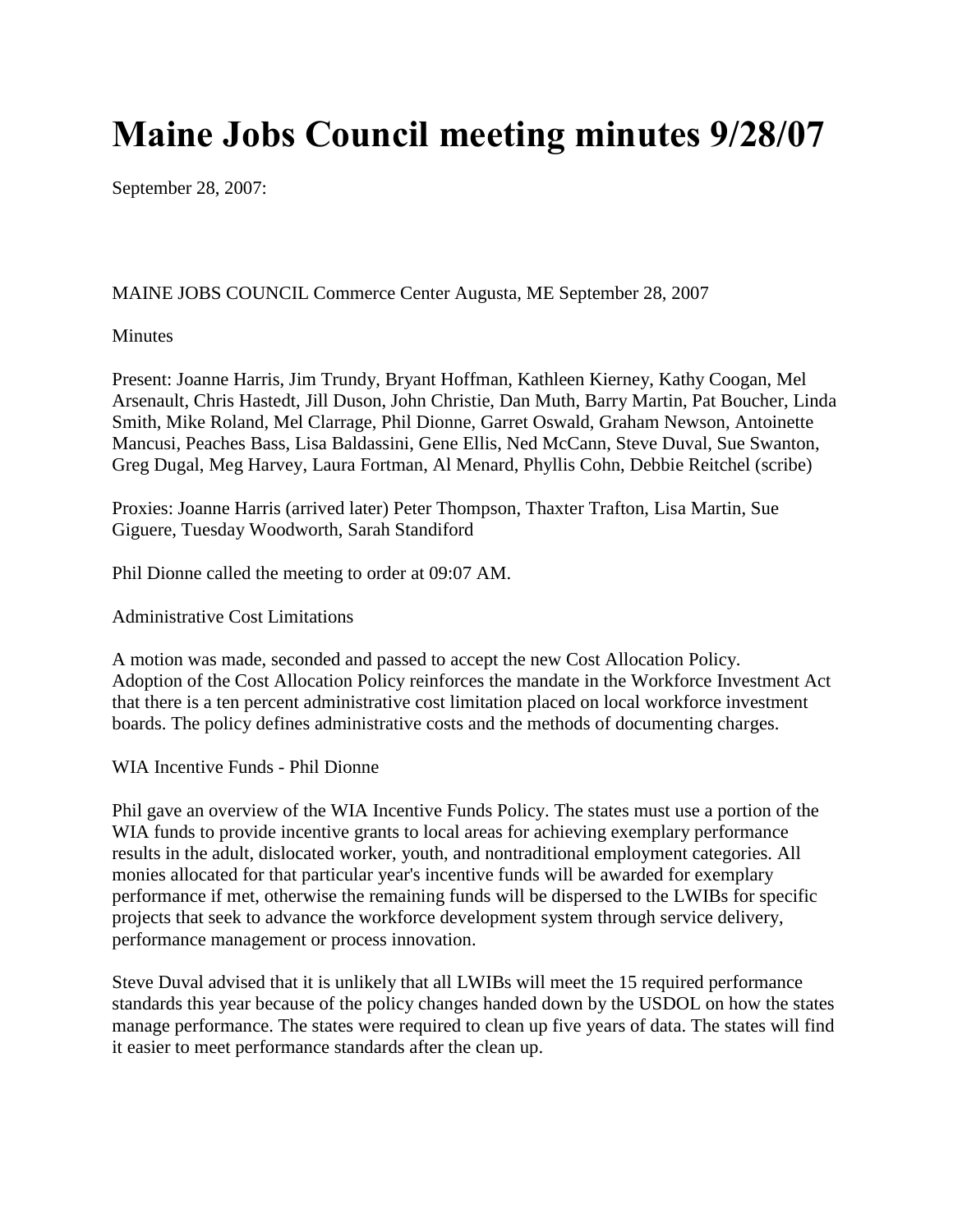A motion was made, seconded and passed to accept the WIA Incentive Funds policy with one opposing vote.

One Stop Operator - Ned McCann

A letter from Governor Baldacci is forthcoming designating the Local Workforce Investment Boards as the One Stop Operators.

Committee Reports

Service Delivery Committee - Mike Roland

The newly formed Service Delivery Committee had its first meeting on September 21, 2007, which was well attended and very constructive. The Service Delivery Committee discussed future agenda items and membership. The next meeting of the committee will be on 10/16/07 in Rockland. The meetings will be held in different locations throughout the state.

Women's Employment Issues Committee - Peaches Bass

The big project for the Women's Employment Issues Committee was the Working Women in Maine: Initial Indicators for Progress 2006 report which establishes baseline data for accessing women's economic security in Maine.

Members of the committee were active in assisting in the drafting of the Competitive Skills Scholarship Fund legislation which establishes a training fund for workers with incomes below 200 percent of the poverty level in targeted high growth, high wage occupations.

WEIC helped organize the annual Equal Pay Day observance at the state house and partnered with the Bureau of Labor Standards and the Maine chapter of the WAGE Project to provide pay equity education and technical assistance to employers through their HR departments.

Older Worker Committee - John Christie

According to Northeastern University Center for Labor Market Studies, the older population is projected to be the source of all population growth in Maine between 2000 and 2030. In recognition to this aging workforce the MJC has designed the Silver Collar Awards to honor employers in Maine whose policies and practices match the needs of mature employees and recognize their value. The 2007 Silver Collar Awards will be presented to the winning employers right after the MJC meeting.

The Older Worker Committee participated with Seasoned Workforce LLC, an older worker advocacy organization in meetings and forums designed to educate older workers and employers about the CareerCenter services. Many of Maine's CareerCenters continue to provide outreach and support for programs aimed at hiring older workers.

Commission on Disability and Employment - Mel Clarrage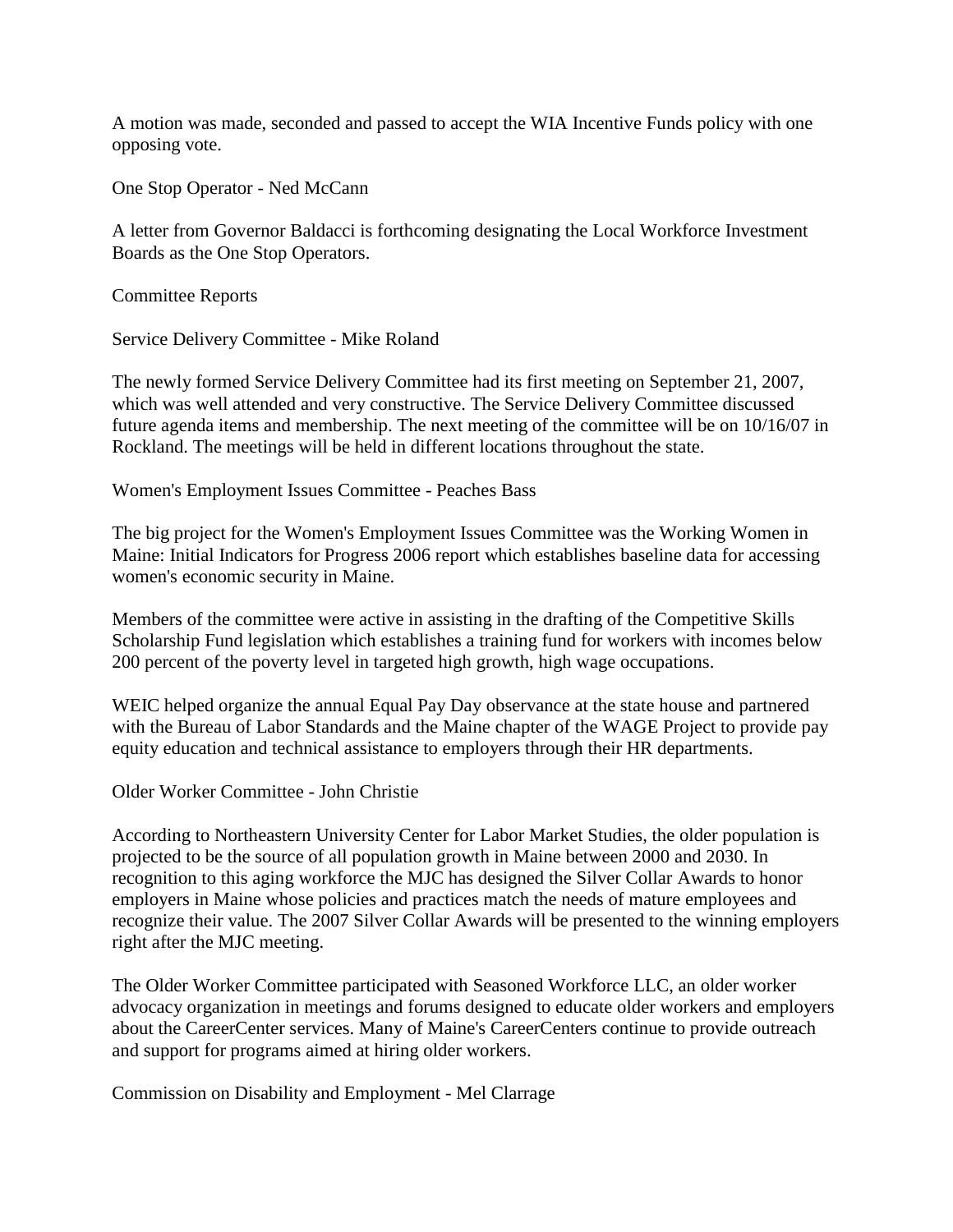Copies of the Commission on Disability and Employment 2007 Annual Report were passed out.

A state disability navigator has been hired who will assist disabled individuals to access services through various government and private entities. Outreach to private employers and government to hire people with disabilities will continue to be a priority as well as improving health care and transportation. The Commission is partnering with the Maine Department of Labor and Department of Health and Human Services to enhance data collection activities to evaluate the success of efforts to guarantee equal employment opportunities for people with disabilities. The Commission continues to improve and expand support programs for young people with disabilities who are transitioning from school to work.

After this meeting Mel would be attending the "Road to Freedom" rally on the Maine State House grounds. The event celebrates the Americans with Disabilities Act. Invited speakers will include Governor Baldacci, Department Commissioners from MDOL, MDOE and DHHS and disabilities rights advocates.

Maine Apprenticeship Committee - Gene Ellis

Gene passed out the Year in Review for the MAP and the report Leveraging Registered Apprenticeship as a Workforce Development Strategy for the Workforce Investment System. Overall, apprenticeship and pre-apprenticeship statistics have increased in all categories and new apprenticeship programs have been added to Maine's list of apprenticeship occupations. There is a strong need to train new employees to meet the demand created by the retirements of the older workforce. All four local areas have met their first six month contract goals.

Anne Norris, a summer intern for the Maine Apprenticeship Program, created a website for MAP which is linked to the Maine DOL website.

There are two openings on the Maine Apprenticeship.

Youth Transitions Committee - Linda Smith

This year, the Youth Transitions Committee focused on identifying, evaluating and supporting successful youth programs and how to leverage limited resources of stakeholders and partners. The committee is in the process of developing an electronic map of youth resources. When the committee meets in October members will work on developing a message about hiring youth which committee member, Jean Parquette, will publish in her magazine HR Times.

Industry Association Committee - Garret Oswald

The committee is in the process of meeting with other committees looking at labor shortages and different strategies to provide workers for the future. The committee is also looking at the Competitive Skills Scholarship Fund and wants to provide input regarding the targeted occupations and skills list of allowable training.